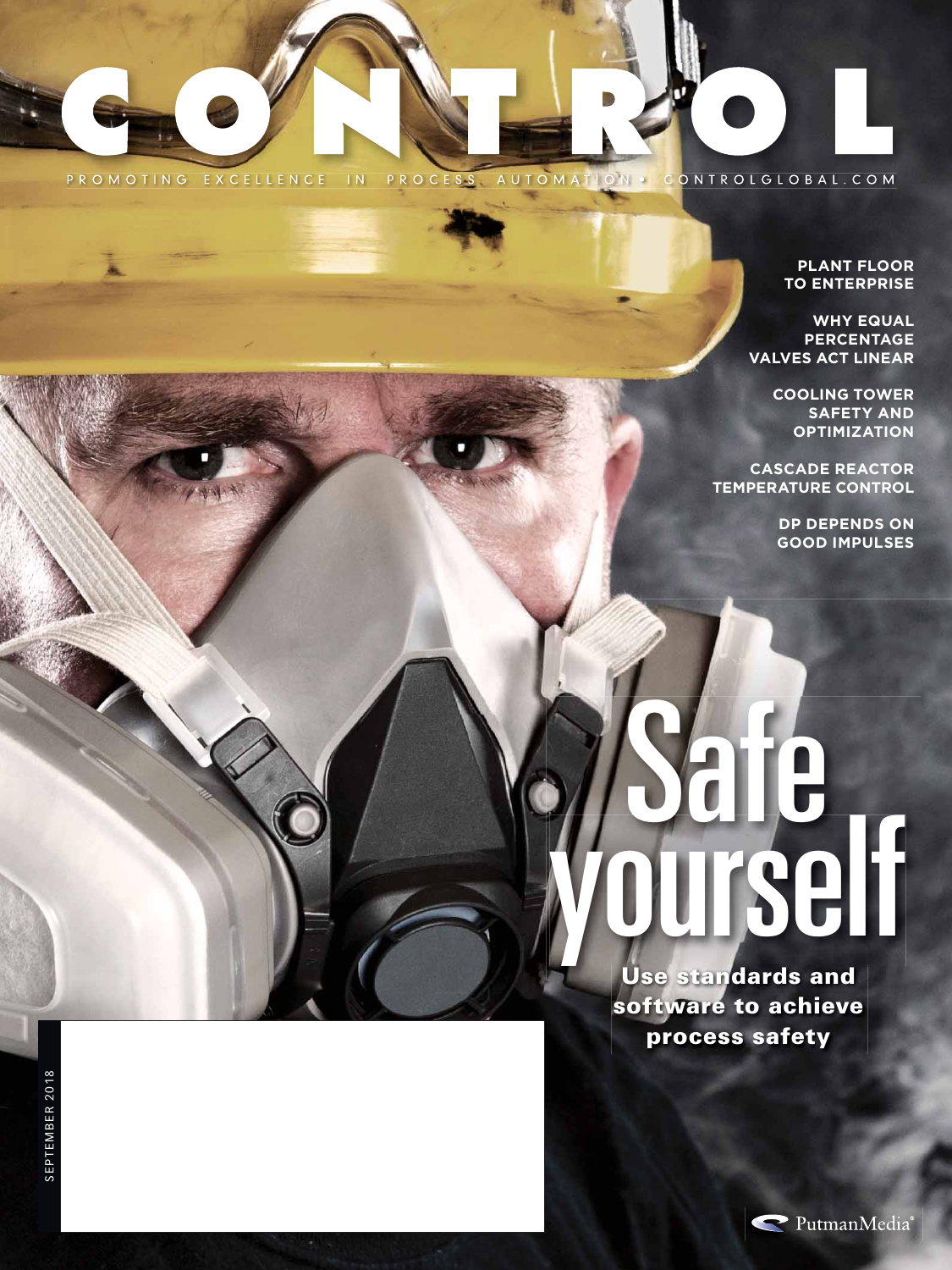# Why equal percentage valves act linear

Computerized analysis quantifies the phenomenon found in many real-world piping systems. by Jon Monsen. P.E.



**I** was recently asked how the installed flow characteristic of an equal percentage valve in a system that includes a significant amount of pipe or other pressure-consuming elements "magically" becomes a linear, or approximately linear, installed flow characteristic. Although it has always seemed reasonable to me, I couldn't find a simple formula or explanation that verifies this fact. However, a computerized analysis, using a mathematical model of a system, does confirm that it is indeed the case.

To demonstrate this, we'll consider the system shown in Figure 1. This is a system with a centrifugal pump and a significant amount of pipe, both upstream and downstream of the control valve. A static analysis shows that as flow changes, the valve inlet and outlet pressures (P1 and P2) change as shown in the Figure 1 table and graph.

I also constructed a control valve sizing worksheet that can graph the installed flow characteristic of a given valve in the system where it will be installed. The installed flow graph is based on the valve manufacturer's tabulated values of Cv vs. relative travel (Table 1), the user's input of process flow conditions, such as those tabulated in Figure 1, and a process model based on the principle that the pressure losses in a piping system are approximately equal to flow squared. The process model and how it's applied are shown in Table 2.

Figure 2 is a screen shot of the user interface of the worksheet showing the process data for the example in Figure 1. It



#### THE SYSTEM

Figure 1: We examined a system with significant pipe runs and pressure drops before and after the equal percentage valve.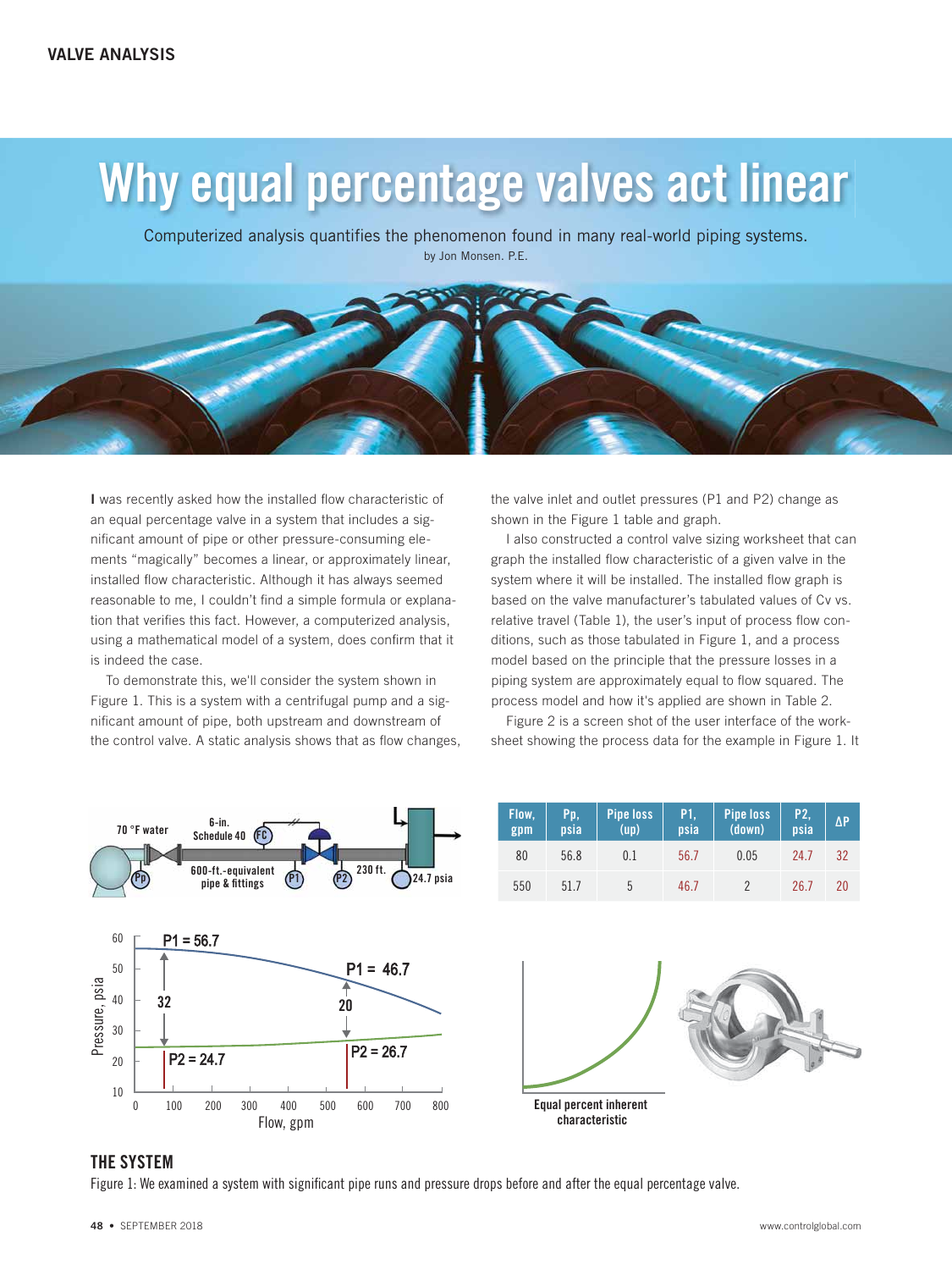## TABLE 1: WORKSHEET VALVE DATA

| Valve style/model # |         | <b>Neles RE</b> |      |      |      |      |      |      |      |      |
|---------------------|---------|-----------------|------|------|------|------|------|------|------|------|
| <b>Valve size</b>   | $3$ in. |                 |      |      |      |      |      |      |      |      |
| Relative travel, h  | 0.1     | 0.2             | 0.3  | 0.4  | 0.5  | 0.6  | 0.7  | 0.8  | 0.9  | 1.0  |
| C (Cv or Kv)        |         | 12              | 23   | 39   | 61   | 88   | 121  | 165  | 246  | 420  |
| ۱F                  | 0.94    | 0.93            | 0.91 | 0.89 | 0.87 | 0.84 | 0.80 | 0.74 | 0.65 | 0.44 |

### TABLE 2: PROCESS MODEL FOR VALVE PRESSURE DROP ΔP

| <b>User supplied data</b>                              |                                  |                                                                             |  |  |  |
|--------------------------------------------------------|----------------------------------|-----------------------------------------------------------------------------|--|--|--|
| Minimum design flow (from column D)                    | Omin                             |                                                                             |  |  |  |
| Maximum design flow (from column G)                    | Qmax                             |                                                                             |  |  |  |
| Valve inlet pressure at minimum design flow            | P1(@min flow)                    |                                                                             |  |  |  |
| Valve inlet pressure at maximum design flow            | P1(@max flow)                    |                                                                             |  |  |  |
| Pressure drop at minimum design flow                   | $\Delta P(\mathcal{Q}$ min flow) |                                                                             |  |  |  |
| Pressure drop at maximum design flow                   | $\Delta P(\mathcal{Q}$ max flow) |                                                                             |  |  |  |
| <b>Calculated from user-supplied data</b>              |                                  |                                                                             |  |  |  |
| Valve outlet pressure at minimum design flow           | P2(@min flow)                    | $=$ P1(@min flow) – $\Delta P$ (@min flow)                                  |  |  |  |
| Valve outlet pressure at maximum design flow           | P2(@min flow)                    | $=$ P1(@max flow) $-\Delta P$ (@max flow)                                   |  |  |  |
| Upstream system pressure drop                          | $\Delta P$ (upstream sys)        | $=$ P1(@min flow) – P1(@max flow)                                           |  |  |  |
| Downstream system pressure drop                        | ∆P(downstream sys)               | $=$ P2(@max flow) – P2(@min flow)                                           |  |  |  |
| Parameters for process pressure model                  |                                  |                                                                             |  |  |  |
| Upstream system resistance factor                      | Rupstream                        | $=\Delta P$ (upstream sys) / Qmax <sup>2</sup> - Qmin <sup>2</sup> )        |  |  |  |
| Downstream system resistance factor                    | Rdownstream                      | $= \Delta P$ (downstream sys) / Qmax <sup>2</sup> - Qmin <sup>2</sup> )     |  |  |  |
| Calculation of valve $P1$ and $\Delta P$ at given flow |                                  |                                                                             |  |  |  |
| Given flow                                             | 0i                               |                                                                             |  |  |  |
| P1 at this iteration flow rate                         | P1@0i                            | $=$ P1(@min flow) – (Qi2 x Rupstream+ $\Delta$ Pupstream@min flow)          |  |  |  |
| P2 at this iteration flow rate                         | P2@0i                            | $=$ P2(@min flow) + (Qi2 x Rdownstream – $\Delta$ Pdownstream@<br>min flow) |  |  |  |
| $\Delta P$ at this iteration flow rate $\Delta P@Q$ i  | $= P1@0i - P2@0i$                |                                                                             |  |  |  |

also shows the calculated required valve Cv for both the minimum and maximum specified flow.

Figure 3 shows the installed relative flow graph (in blue) produced by the worksheet, along with the valve's relative inherent flow capacity, Cv (in gray). Figure 3 also shows the pressure drop across the valve (in red), as determined by the process pressure model in Table 2.

In Figure 3, the vertical axis on the left is for the valve pressure drop vs. relative valve travel. The vertical axis on the right is for both relative installed flow and for relative valve flow capacity (Cv). It's important to note that that both the installed flow graph and inherent valve capacity (Cv) graphs follow the common convention of showing them as being on a "relative" scale. That is, a relative flow of 1 is 100% the fully open flow, and a relative flow capacity (Cv) of 1 is 100% of the fully open manufacturer's rated Cv. This is a commonly used conven-

| <b>CONTROL VALVE SIZING: LIQUID</b> |              |                |       | <b>TAG: PV123</b> |                 |                    |
|-------------------------------------|--------------|----------------|-------|-------------------|-----------------|--------------------|
| Flow                                | gpm          | Q              | 80    |                   |                 | 550                |
| Inlet pressure                      | psiA         | $P_1$          | 56.7  |                   |                 | 46.7               |
| Pressure drop                       | psi          | <b>DELTA P</b> | 32    |                   |                 | 20                 |
| Specific gravity $(\rho_1/\rho_0)$  |              | G              |       |                   |                 |                    |
| Vapor pressure                      | psiA         | P_V            | 0.46  |                   |                 | 0.46               |
| Critical pressure                   | psiA         | P_C            |       | $3208 = 1220$     |                 | mm>                |
| Recovery factor                     |              | F_L            | 0.93  |                   |                 | 0.78               |
| Inlet pipe diameter                 | inch         | $D_1$          |       | --------          | -------         | ======>            |
| Outlet pipe diameter                | inch         | $D_2$          |       | $=$ = = = = = >   |                 |                    |
| Valve size                          | inch         | d              |       | $= 12222222$      | --------        | ======>            |
| Valve style SPL code                |              | <b>VSC</b>     |       | $2 = 2222225$     | $=$ = = = = = > | ======>            |
| Pipe wall correction                | dB(A)        | DeltaLp        |       | $-2$ ======>      | $= 22222222$    | <b>=======&gt;</b> |
| Turbulent flow coef. (Cv or Kv)     | Cv           | c_             | 14.16 |                   |                 | 135.57             |
| Turbulent flow calc from Cv or Kv   | gpm          |                | 80.00 |                   |                 | 550.00             |
| Choked delta p                      | psi          |                | 48.6  |                   |                 | 28.8               |
| Sound pressure level                | dB(A)        |                | 66.2  |                   |                 | 75.4               |
| Valve inlet velocity                | ft/s         |                | 3.6   |                   |                 | 25.0               |
| Selected valve style (VSC)          | Seament ball |                |       |                   |                 |                    |

## INTERFACE SCREEN

Figure 2: This user display of the control valve sizing worksheet shows the input data and the calculated results for the system shown in Figure 1.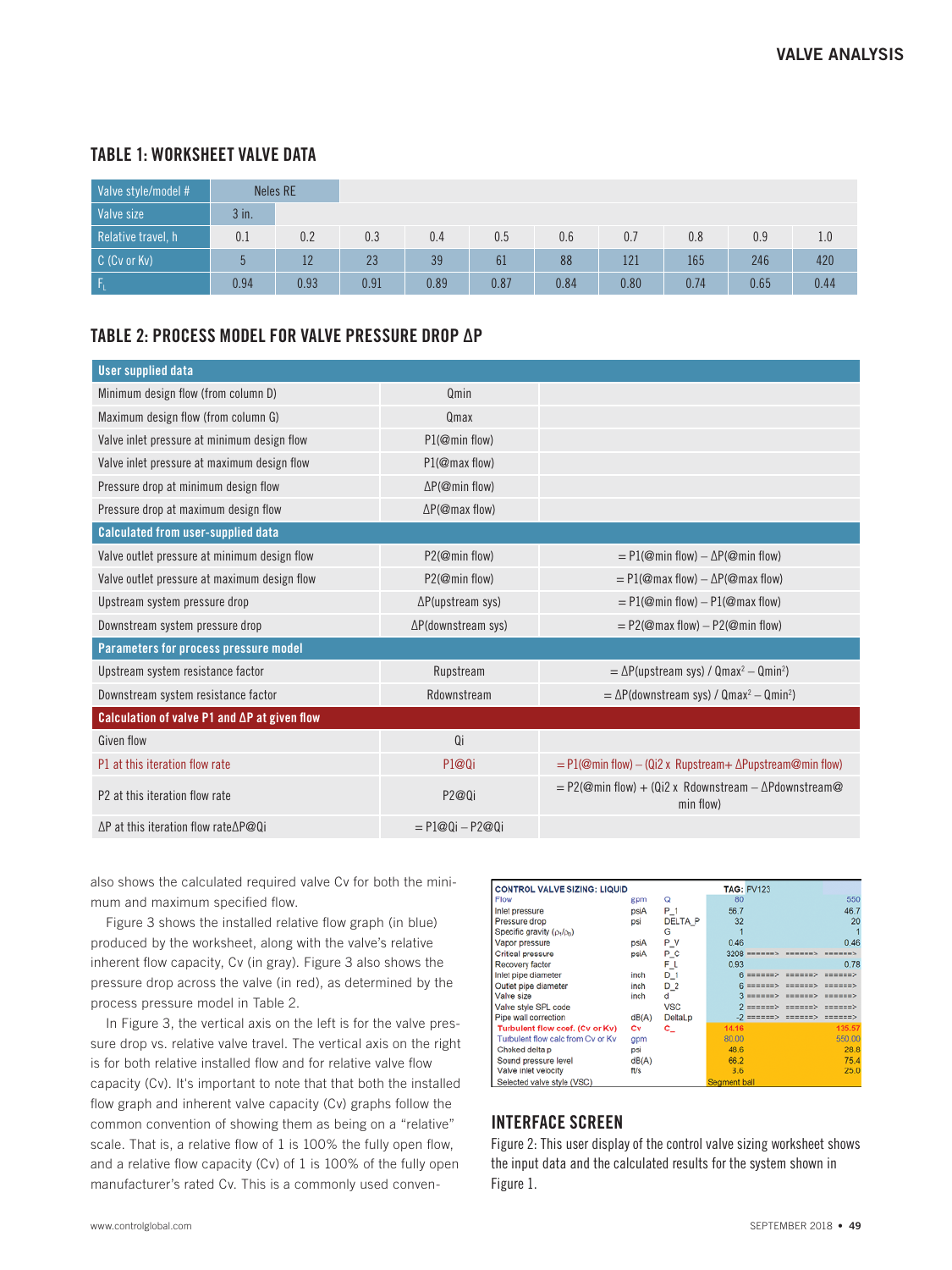

#### PRESSURE DROP EFFECTS

Figure 3: The inherent flow characteristic plus valve ΔP results in the installed flow characteristic. Here we see the equal percentage inherent flow characteristic of a 3-in. segmented ball valve (gray line) and the installed relative flow characteristic (blue line) of the system in



### INSTALLED FLOW CHARACTERISTIC

Figure 4: A comparison of the installed flow characteristic of the 3-in., equal percentage segmented ball valve in the system of Figure 1 (red lines) and in a system of constant valve pressure drop (blue lines).

tion, as it makes it easy to compare the shape and linearity of the inherent and installed behaviors of different valve types and sizes.

In the case of the example, it's clearly seen that based on a computer model of this system and valve, the installed flow characteristic of the equal percentage valve in this system is nearly linear where the pressure drop across the valve decreases with flow.

The downside of showing the valve's inherent flow capacity (Cv) and installed flow as relative graphs is that it masks what's really going on. What actually causes an equal percentage inherent flow capacity to become a nearly linear installed flow when the pressure drop across the valve decreases with increasing valve travel and increasing flow?

In Figure 4, I've clarified what's really going on when an equal percentage valve is installed in a system where valve pressure drop decreases with valve opening and increasing flow.

Here are two screenshots superimposed on each other from the same worksheet. I slightly modified the worksheet to graph actual flow (left axis) not as relative flow, but in actual flow units of gallons per minute. This is so the difference can be observed between what the fully open flows would be if the valve pressure drop remained constant with valve travel and flow (blue lines), and if the valve pressure drop decreased with valve travel and flow due to pressure losses in the system (red lines). When valve pressure drop remains constant at all valve openings and flows, the installed flow characteristic (blue line) has the same shape as the valve's inherent flow characteristic—an equal percentage characteristic.

When an equal percentage valve is installed in a system where, due to pressure losses, not only is the shape of the relationship between valve travel and flow changed, but the fully open valve flow capacity is significantly reduced. This can occur due to pressure losses in system piping and other pressure consuming components such as elbows, isolations valves, heat exchangers, etc.

When observing the red flow curve, one can see that when the valve travel is relatively small, the pressure drop is not changing very much. This means the installed flow graph's shape is not much different than the inherent flow curve of the valve. But as the relative valve position increases, due to the flow-squared nature of pressure loss in the piping system, the pressure drop available to the valve starts decreasing rapidly. This causes the flow to increase more slowly, ending up much less when the valve is fully open. The end result of this analysis is that a valve with an equal percentage inherent flow characteristic will exhibit a nearly linear installed flow characteristic when installed in a system with a significant amount of pipe and/or other pressure-consuming elements.

#### **Calculation method**

The calculation of installed flow is based on a simple mathematical process model (Table 2) using the principle that pressure losses in a piping system are approximately equal to flow squared.

There are 10 sets of flow calculations, one based on the valve's Cv in Table 1 for each 10-percentage-point valve travel increment between 10% open (relative travel of 0.1) and 100% open (relative travel of 1.0). Because the goal is to calculate flow, but the pressure drop across the valve is a function of flow (which initially is not known), an iterative calculation is required. The worksheet makes an initial guess at flow for each of the 10 calculations. The guess is always less than what the anticipated actual flow will be for that particular increment of relative travel.